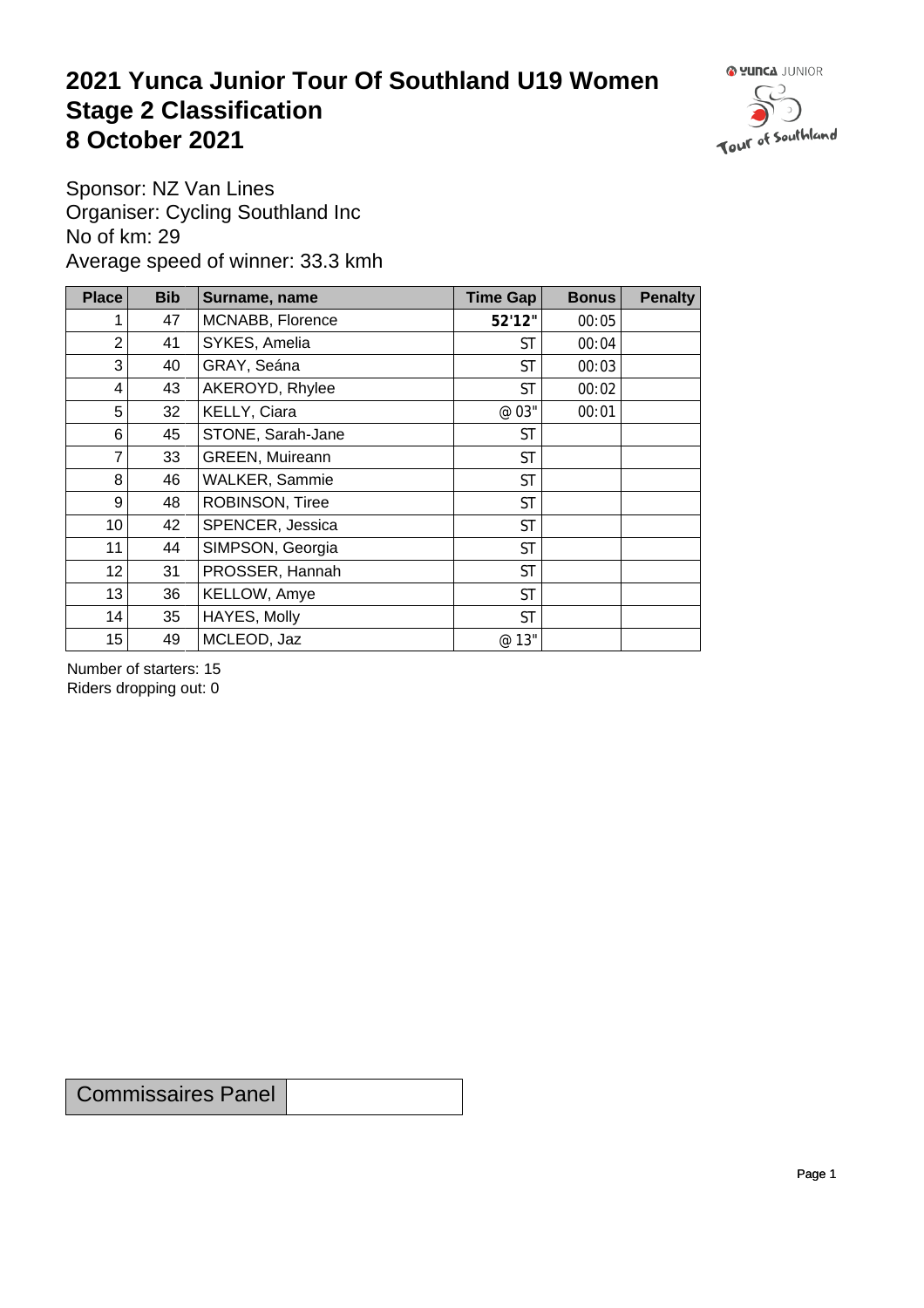## **2021 Yunca Junior Tour Of Southland U19 Women General Classification (Stage 2)**<br> **8 October 2021 8 October 2021**



Organiser: Cycling Southland Inc

| <b>Place</b>    | <b>Bib</b> | Surname, name         | <b>Time Gap</b> |
|-----------------|------------|-----------------------|-----------------|
|                 | 41         | SYKES, Amelia         | 57'11"          |
| $\overline{2}$  | 43         | AKEROYD, Rhylee       | @ 13"           |
| 3 <sub>1</sub>  | 40         | GRAY, Seána           | @ 15"           |
| 4               | 47         | MCNABB, Florence      | @ 18"           |
| 5               | 33         | GREEN, Muireann       | @ 24"           |
| 6               | 48         | ROBINSON, Tiree       | @ 26"           |
| $\overline{7}$  | 32         | KELLY, Ciara          | @ 30"           |
| 8               | 45         | STONE, Sarah-Jane     | <b>ST</b>       |
| 9               | 44         | SIMPSON, Georgia      | @ 31"           |
| 10 <sup>1</sup> | 36         | KELLOW, Amye          | @ 32"           |
| 11              | 31         | PROSSER, Hannah       | @ 35"           |
| 12              | 46         | <b>WALKER, Sammie</b> | @ 37"           |
| 13              | 35         | HAYES, Molly          | <b>ST</b>       |
| 14              | 42         | SPENCER, Jessica      | @ 42"           |
| 15              | 49         | MCLEOD, Jaz           | @ 58"           |

Commissaires Panel